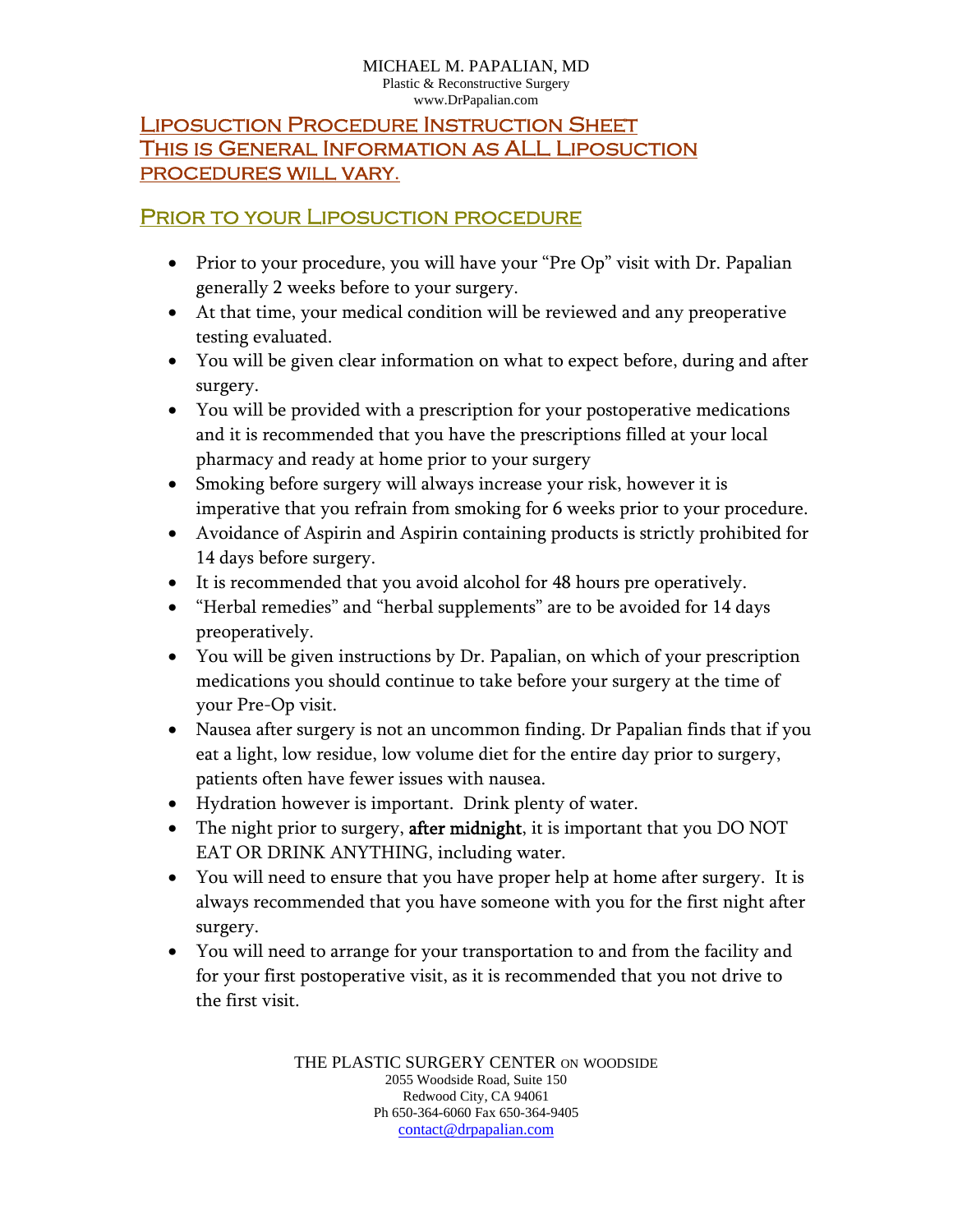- Surgery, while anxiety provoking, should be a controlled fulfilling experience. You will be provided with all the information needed to ensure you are prepared and "ready" for your procedure.
- Dr Papalian will guide you "each step of the way" and ensure that you are comfortable with your progress
- You should ask questions and feel free to contact the office if you need any information. Please discuss your need to take time off work with Dr. Papalian who will help coordinate any paperwork with you.
- In the office, prior to the procedure at the time of your "pre-op", you will be fitted with a liposuction garment which you will use after the procedure. The garment will be provided for you.

## Your Liposuction Surgery Day

- After midnight the night before surgery, it is important that you DO NOT TO EAT OR DRINK anything, including water.
- It is best to wear clothes that are easy to slip on. A top that is either a front zipper or button is recommended
- Your procedure will be performed as an outpatient at the Plastic Surgery Center in Palo Alto.
- Your procedure will typically be performed under General Anesthesia. There are certain procedures that can be performed under local anesthesia with sedation. Dr. Papalian will discuss this with you at the time of your pre-op visit.
- After your procedure, you will spend time recovering in the facility. There is no defined time for discharge. The facility staff will ensure that you are ready to go home before you are discharged.
- After surgery you will be placed into your liposuction garment. Liposuction garments have openings for voiding and bowel movements. You will be given information on "the tricks" for proper care of your garment prior to discharge.
- You will need transportation home from the facility.
- After surgery you may resume your routine prescription medications.
- You should not remove the liposuction garment until seen by Dr Papalian in the office.

THE PLASTIC SURGERY CENTER ON WOODSIDE 2055 Woodside Road, Suite 150 Redwood City, CA 94061 Ph 650-364-6060 Fax 650-364-9405 contact@drpapalian.com